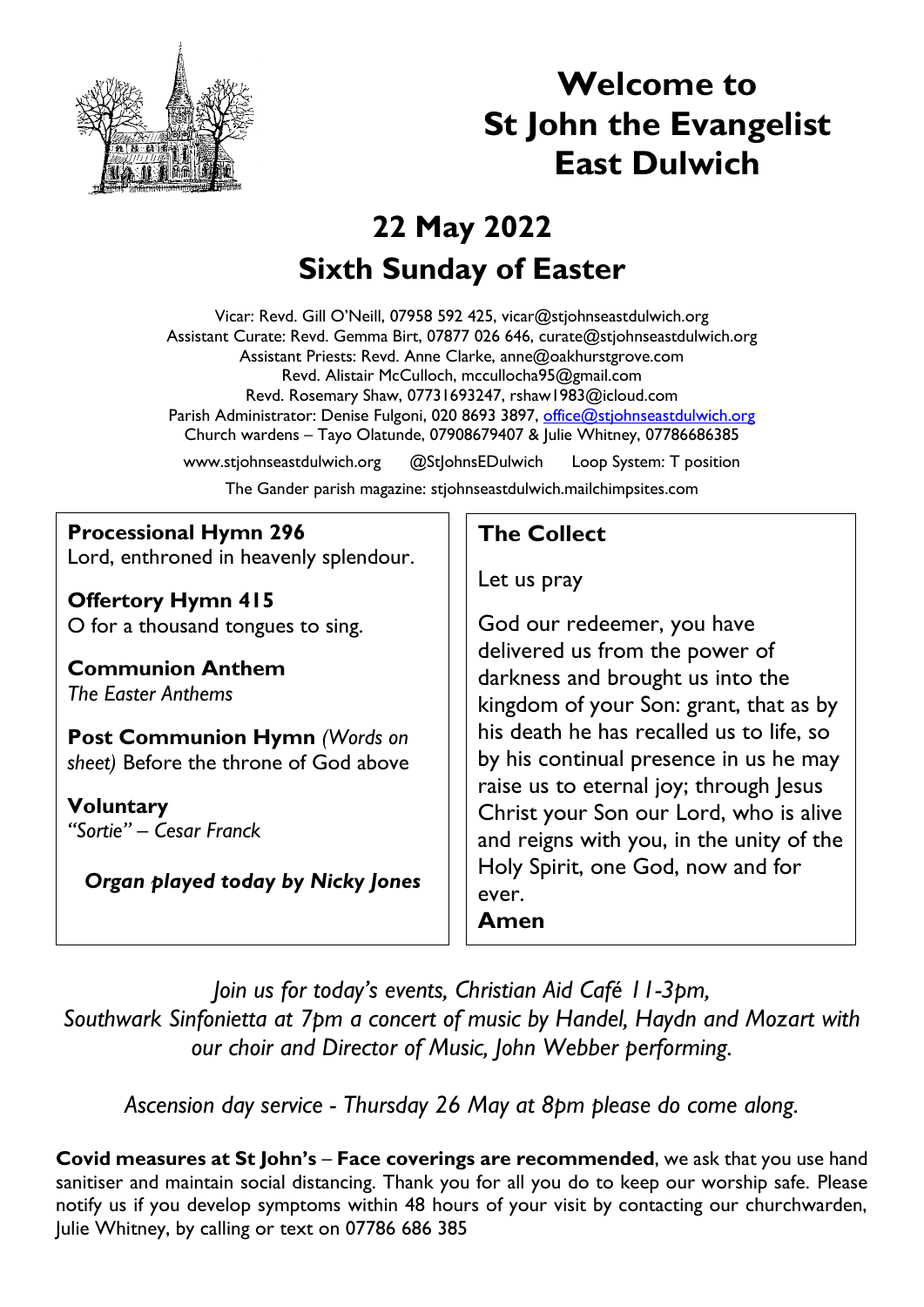## **First Reading from Acts 16.9-15**

During the night Paul had a vision: there stood a man of Macedonia pleading with him and saying, 'Come over to Macedonia and help us.' When he had seen the vision, we immediately tried to cross over to Macedonia, being convinced that God had called us to proclaim the good news to them.

We set sail from Troas and took a straight course to Samothrace, the following day to Neapolis, and from there to Philippi, which is a leading city of the district of Macedonia and a Roman colony. We remained in this city for some days. On the sabbath day we went outside the gate by the river, where we supposed there was a place of prayer; and we sat down and spoke to the women who had gathered there. A certain woman named Lydia, a worshipper of God, was listening to us; she was from the city of Thyatira and a dealer in purple cloth. The Lord opened her heart to listen eagerly to what was said by Paul. When she and her household were baptized, she urged us, saying, 'If you have judged me to be faithful to the Lord, come and stay at my home.' And she prevailed upon us.

This is the Word of the Lord. **Thanks be to God.**

#### **Psalm 67 R:/ Let the peoples praise you O God; let all the peoples praise you.**

## **Second Reading from Revelation 21.10, 22-22.5**

And in the spirit he carried me away to a great, high mountain and showed me the holy city Jerusalem coming down out of heaven from God. I saw no temple in the city, for its temple is the Lord God the Almighty and the Lamb. And the city has no need of sun or moon to shine on it, for the glory of God is its light, and its lamp is the Lamb. The nations will walk by its light, and the kings of the earth will bring their glory into it. Its gates will never be shut by day and there will be no night there. People will bring into it the glory and the honour of the nations. But nothing unclean will enter it, nor anyone who practises abomination or falsehood, but only those who are written in the Lamb's book of life.

Then the angel showed me the river of the water of life, bright as crystal, flowing from the throne of God and of the Lamb through the middle of the street of the city. On either side of the river is the tree of life with its twelve kinds of fruit, producing its fruit each month; and the leaves of the tree are for the healing of the nations. Nothing accursed will be found there any more. But the throne of God and of the Lamb will be in it, and his servants will worship him; they will see his face, and his name will be on their foreheads. And there will be no more night; they need no light of lamp or sun, for the Lord God will be their light, and they will reign for ever and ever.

This is the Word of the Lord. **Thanks be to God.**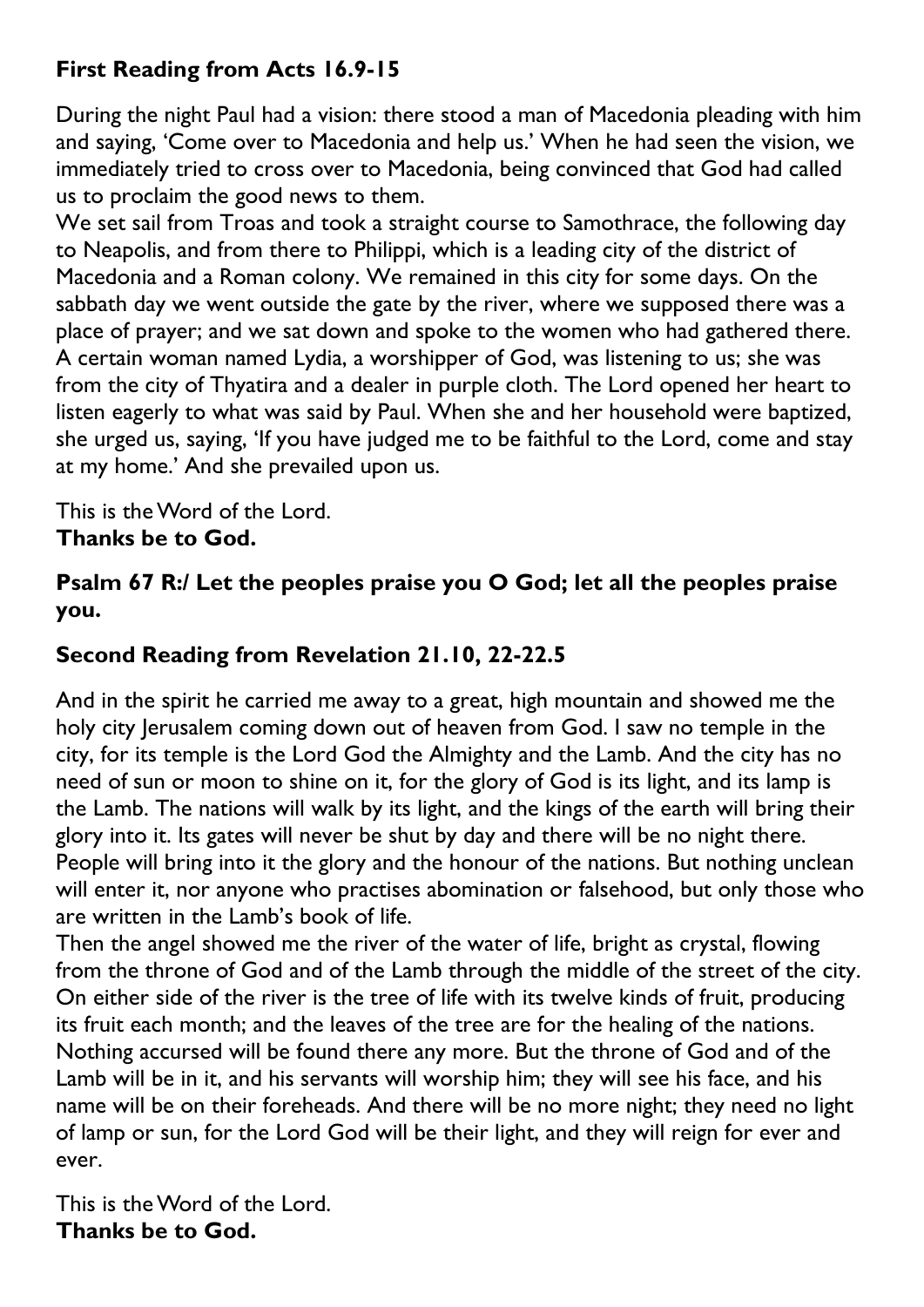#### **Hear the Gospel of our Lord Jesus Christ according to John 14.23-29**

Jesus answered him, 'Those who love me will keep my word, and my Father will love them, and we will come to them and make our home with them. Whoever does not love me does not keep my words; and the word that you hear is not mine, but is from the Father who sent me.

'I have said these things to you while I am still with you. But the Advocate, the Holy Spirit, whom the Father will send in my name, will teach you everything, and remind you of all that I have said to you. Peace I leave with you; my peace I give to you. I do not give to you as the world gives. Do not let your hearts be troubled, and do not let them be afraid. You heard me say to you, "I am going away, and I am coming to you." If you loved me, you would rejoice that I am going to the Father, because the Father is greater than I. And now I have told you this before it occurs, so that when it does occur, you may believe.

This is the Gospel of the Lord. **Praise to you, O Christ**

#### **Recessional Hymn –**

Before the throne of God above I have a strong, a perfect plea, a great High Priest, whose name is Love, who ever lives and pleads for me. My name is graven on his hands, my name is written on his heart; I know that while in heaven he stands no tongue can bid me thence depart, no tongue can bid me thence depart.

When Satan tempts me to despair, and tells me of the guilt within, upward I look, and see him there who made an end of all my sin.

Because the sinless Saviour died, my sinful soul is counted free; for God, the Just, is satisfied to look on him and pardon me, to look on him and pardon me.

Behold him there! the risen Lamb! my perfect, spotless Righteousness, the great unchangeable I AM, the King of glory and of grace! One with my Lord, I cannot die; my soul is purchased by his blood; my life is hid with Christ on high, with Christ, my Saviour and my God, with Christ, my Saviour and my God.



**St John's Christian Aid Café – Today, Sunday 22nd May 11am to 3pm**